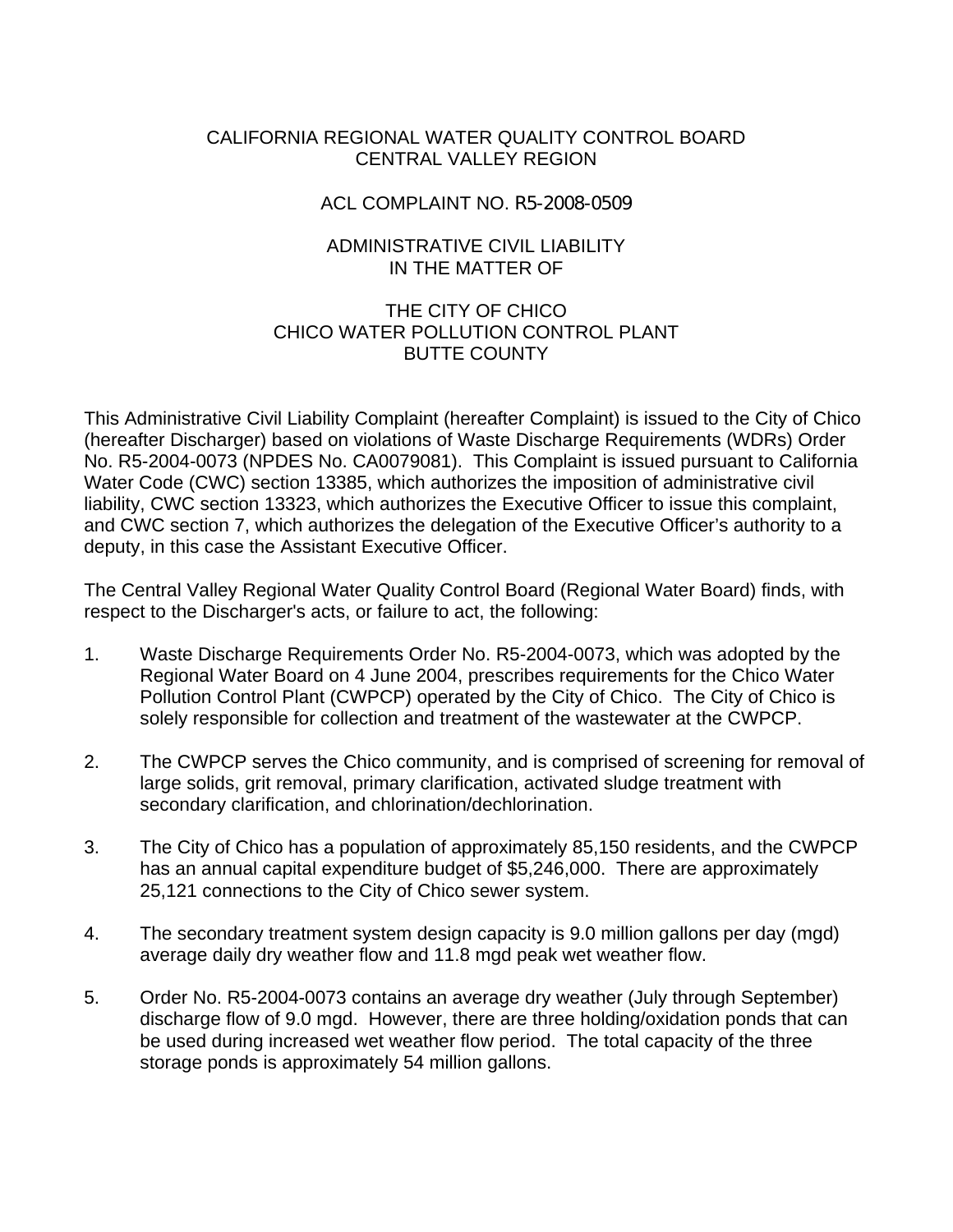- 6. On 15 May 2007, the Regional Water Board adopted Complaint No. R5-2007-0512. Pursuant to CWC section 13385(h), a mandatory penalty of \$3,000 was imposed due to effluent chlorine residual violations from an incident on 9 December 2006. The complaint indicated that approximately 388,180 gallons of effluent was discharged to the Sacramento River, which was not properly chlorinated and /or dechlorinated, due to electrical power problems with the chemical feed supply system.
- 7. On 19 July 2005, the Regional Water Board adopted Complaint No. R5-2005-0520. Pursuant to CWC section 13385(h), a mandatory penalty of \$9,000 was imposed due to effluent chlorine residual violations from several incidents that occurred on 14 March 2004, 24 July 2004, and 16 March 2005. The complaint indicated that effluent was discharged to the Sacramento River, which was not properly chlorinated and /or dechlorinated, due to electrical and mechanical failures with the chemical feed supply system.
- 8. On 19 February 2004, the Regional Water Board adopted Complaint No. R5-2004-0500. Pursuant to CWC section 13385(h), a mandatory penalty of \$15,000 was imposed due to effluent chlorine residual violations from several incidents that occurred on 16 October 2002, 5 April 2003, 1 May 2003, 7 November 2003, and 29 January 2004. The complaint indicated that effluent was discharged to the Sacramento River, which was not properly chlorinated and /or dechlorinated, due to electrical and mechanical failures with the chemical feed supply system.
- 9. On 24 July 2002, the Regional Water Board adopted Complaint No. R5-2002-0515. Pursuant to CWC section 13385(h), a mandatory penalty of \$9,000 was imposed due to effluent chlorine residual violations from several incidents that occurred on 24 January 2002, 25 January 2002, and 30 June 2002. The complaint indicated that effluent was discharged to the Sacramento River, which was not properly chlorinated and /or dechlorinated, due to mechanical and electrical failures with the chemical feed supply system.
- 10. On 29 November 2000, the Regional Water Board adopted Complaint No. R5-2000-0528. Pursuant to CWC section 13385(h), a mandatory penalty of \$6,000 was imposed due to effluent chlorine residual violations from several incidents that occurred on 1 January 2000 and 28 February 2000. The complaint indicated that effluent was discharged to the Sacramento River, which was not properly chlorinated and /or dechlorinated, due to mechanical and electrical failures with the chemical feed supply system.
- 11. WDRs Order No. R5-2004-0073 contains the following Prohibition that was violated by the Discharger by discharging the partially-treated wastewater to the Sacramento River:

Discharge Prohibition A.1.:

1*. Discharge of treated wastewater at allocation or in a manner different from that described in Findings Nos. 2, 3 and 4 is prohibited*.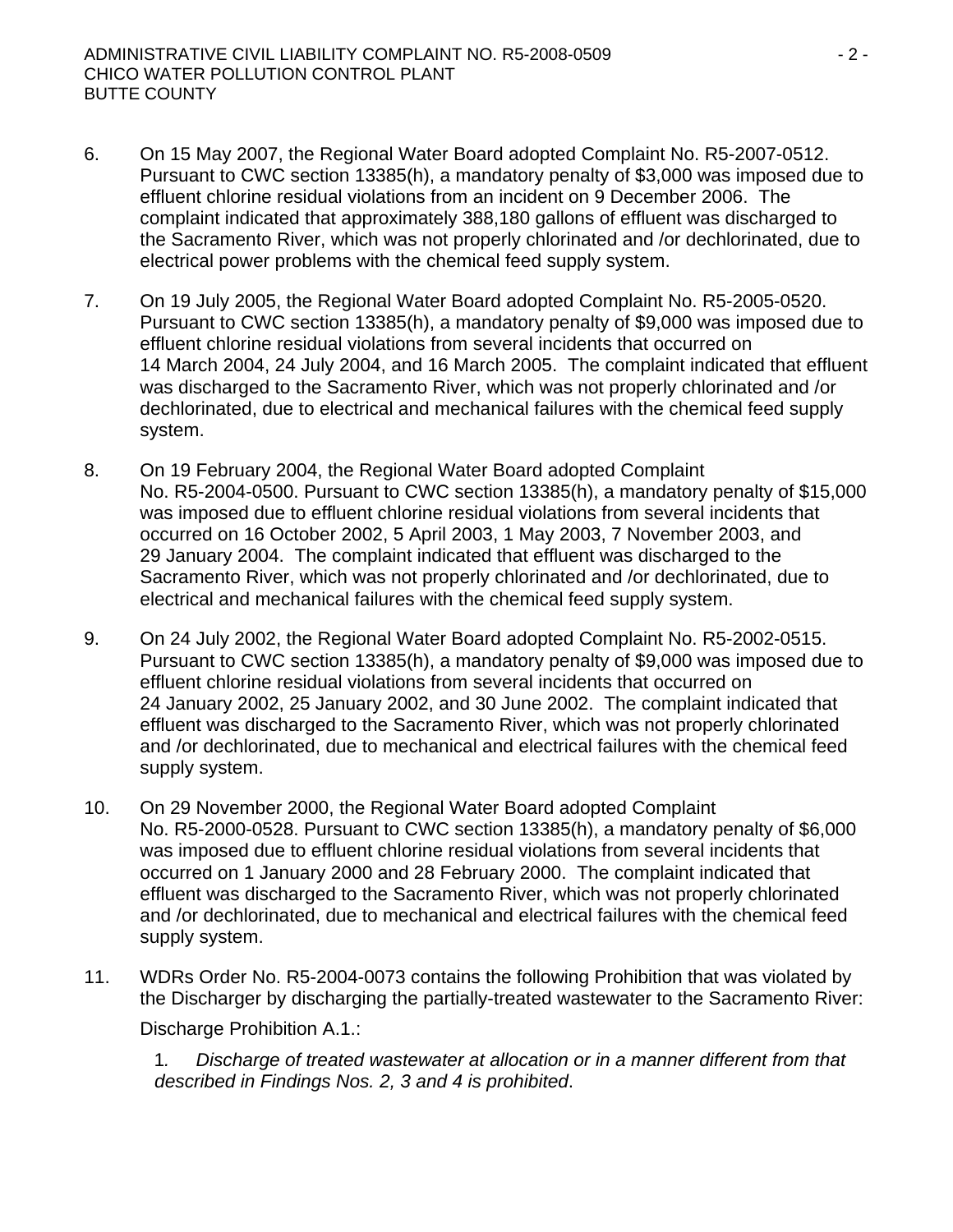12. WDRs Order No. R5-2004-0073 contains the following effluent limitations that were violated by the Discharger by discharging the partially-treated wastewater to the Sacramento River:

Effluent Limitation B.1:

1. *Effluent shall not exceed the following limits at Discharge 001:* 

|                        |              | <b>Monthly</b> | Weekly  | Monthly | 4-dav   | Daily    |
|------------------------|--------------|----------------|---------|---------|---------|----------|
| <i>Constituents</i>    | <u>Units</u> | Average        | Average | Median  | Average | Maximum  |
| Chlorine Residual mg/L |              | $- -$          | $- -$   | $- -$   | 0.01    | $0.02^c$ |
| $1$ hour guarage       |              |                |         |         |         |          |

*c 1-hour average* 

- 13. On 21 August 2007, effluent chlorine residual concentration was measured at 3.0 mg/L. The daily maximum chlorine residual is 0.02 mg/L. Approximately 514,000 gallons (volume of chlorine contact basin) was discharged to the Sacramento River with an average 3.0 mg/L of residual chlorine. Additionally, approximately 2.486 million gallons of effluent was discharged to the Sacramento River, which was secondary treated effluent without chlorination/dechlorination.
- 14. The cause of the 21 August 2007 violation was a result of a blown fuse in an Uninterruptible Power Supply (UPS) unit during off-hours of the plant operation. The UPS powers a Programmable Logic Controller (PLC) that controls the chemical feed pumps. The power loss caused the chemical feed pumps to shut down. The Supervisory Control and Data Acquisition (SCADA) system did indicate an alarm condition, however, the system failed to send the alarm information to the on-call plant personnel.
- 15. On 4 September 2007 effluent chlorine residual concentration was measured at 2.38 mg/L. The daily maximum chlorine residual is 0.02 mg/L. Approximately 123,963 gallons was discharged to the Sacramento River with an average chlorine residual of 2.38 mg/L.
- 16. The cause of the 4 September 2007 violation was a result of a ground fault (electrical short) that occurred when the power was turned back onto to a slide gate at Chlorine Contact Basin No. 2. The electrical short blew fuses in the two UPS units that power the chemical feed pump PLC, the sodium hypochlorite pumps, and the sodium bisulfite pumps. Upon discovery of the alarm, the plant operators immediately diverted effluent discharge from the Sacramento River to the onsite emergency storage ponds.
- 17. On 4 October 2007, staff issued a Notice of Violation (NOV) to CWPCP indicating that the violations described above are subject to further enforcement actions, including the assessment of administrative civil liability (a monetary fine).
- 18. In the past seven years, there have been approximately sixteen separate effluent violations of residual chlorine. Out of the sixteen events, eleven of the events have been related to electrical failure problems with the chemical feed system electronics.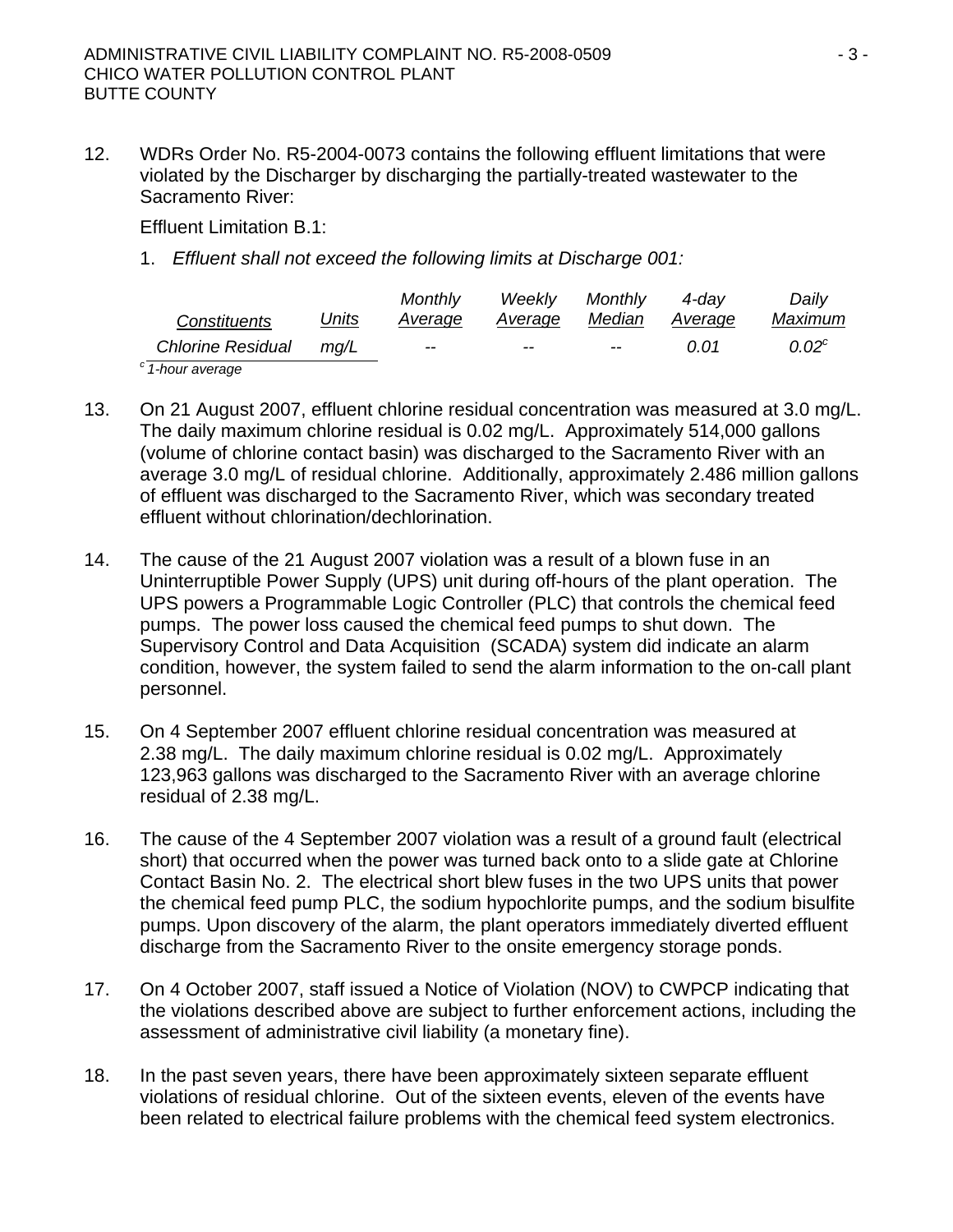There has been a total of \$42,000 mandatory minimum penalties assessed during the last seven years.

19. In summary, during August and September 2007, the Discharger violated the total residual chlorine effluent limitations set forth in Effluent Limitations B.1 for 637,963 gallons, and violated Discharge Prohibition A.1 for 2.486 million gallons of effluent (not properly chlorinated/dechlorinated). A total of approximately 3.124 million gallons of partially treated secondary treated effluent were discharged to the Sacramento River in violation of Board Order No. R5-2004-0073.

# **REGULATORY CONSIDERATIONS**

- 20. Discharge Prohibition A.1 of Order No. R5-2004-0073 states: *"Discharge of treated wastewater at allocation or in a manner different from that described in Findings Nos. 2, 3 and 4 is prohibited".* Finding No. 4 states "*The treatment system consists of … and chlorination/dechlorination."*
- 21. Effluent Limitation B.1 of Order No. R5-2004-0073 states: Effluent shall not exceed 0.02 mg/L chlorine residual as a 1-hour average.
- 22. As described in the above Findings, the Discharger has violated Order No. R5-2004-0073 by violating the effluent limitations and by discharging waste to surface waters without the proper treatment that includes chlorination and dechlorination.
- 23. Section 301 of the Clean Water Act and CWC section 13376 prohibit the discharge of pollutants to surface waters except in compliance with a National Pollutant Discharge Elimination System (NPDES) permit.
- 24. CWC section 13376 states, in part:

*"Any person discharging pollutants or proposing to discharge pollutants to the navigable waters of the United States ... shall file a report of the discharge in compliance with the procedures set forth in Section 13260..." and "The discharge of pollutants…except as authorized by waste discharge requirements [NPDES permit]…is prohibited."*

25. CWC section 13385 states, in part:

*"(a) Any person who violates any of the following shall be liable civilly in accordance with subdivisions (b), (c), (d), (e), and (f):* 

 *(1) Section 13375 or 13376."* 

*"(c) Civil liability may be imposed administratively by the state board or a regional board pursuant to Article 2.5 (commencing with Section 13323) of Chapter 5 in an amount not to exceed the sum of both the following:*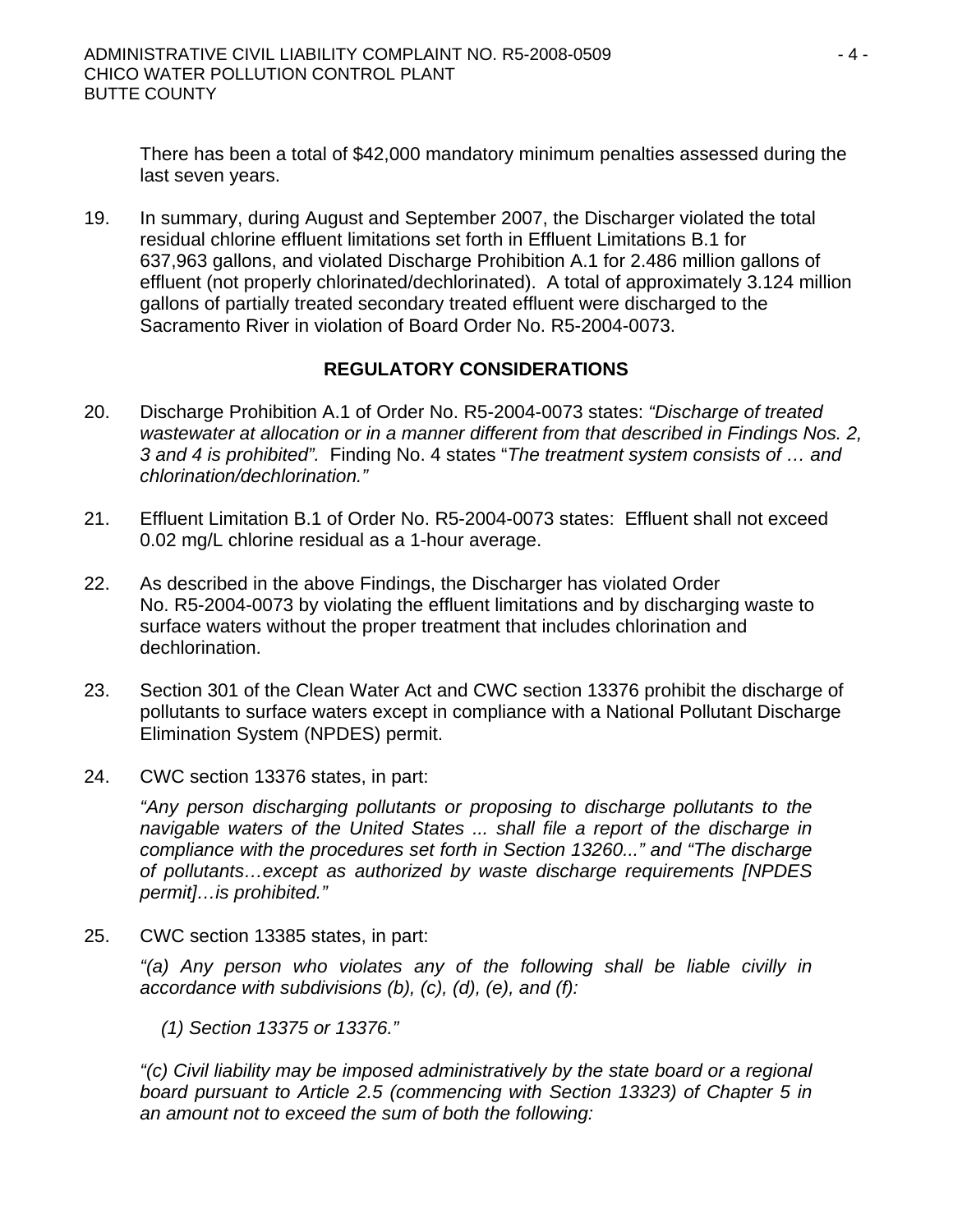*(1) Ten thousand dollars (\$10,000) for each day in which the violation occurs.* 

*(2) Where there is a discharge, any portion of which is not susceptible to cleanup or is not cleaned up, and the volume discharged but not cleaned up exceeds 1,000 gallons, an additional liability not to exceed ten dollars (\$10) times the number of gallons by which the volume discharged but not cleaned up exceeds 1,000 gallons."*

- 26. For discharging waste to surface waters in violation of the Order, the Regional Water Board may assess administrative civil liability based on CWC section 13385. The maximum administrative civil liability which can be imposed by the Regional Water Board under CWC section 13385 is \$10,000 per day of discharge plus \$10 per gallon discharged in excess of 1,000 gallons not subject to clean up. As stated in the Findings, the Discharger estimates that a total of 637,963 gallons of secondary treated wastewater discharged exceeded the residual chlorine effluent limitation, and that approximately 2.486 million gallons of undisinfected secondary treated wastewater were discharged to the Sacramento River on 21 and 22 August and 4 September 2007. Therefore, the maximum administrative civil liability is \$30,000 (3 days times \$10,000 per day) plus \$31,219,630 (3.124 million gallons minus 1,000 gallons not subject to cleanup \$10 per gallon), for a total maximum liability of **\$31,249,630**.
- 27. CWC section 13385(e) states:

"*In determining the amount of any liability imposed under this section, the*  regional board, the state board, or the superior court, as the case may be, shall *take into account the nature, circumstances, extent, and gravity of the violation or violations, whether the discharge is susceptible to cleanup or abatement, the degree of toxicity of the discharge, and, with respect to the violator, the ability to pay, the effect on its ability to continue its business, any voluntary cleanup efforts undertaken, any prior history of violations, the degree of culpability, economic benefit or savings, if any, resulting from the violation, and other matters that justice may require. At a minimum, liability shall be assessed at a level that recovers the economic benefits, if any, derived from the acts that constitute the violation*."

28. Pursuant to CWC section 13385(e), the minimum administrative civil liability is equivalent to the economic benefit accrued by the Discharger for not implementing management and physical improvements necessary to prevent the discharges. The 3.124 million-gallon discharges were the result of the Discharger's failure to provide adequate control measures to prevent electrical shortages to the chemical storage facility and/or properly notifying plant personnel of effluent violations by the SCADA system. It is estimated that if site personnel were onsite during the peak flow periods, they would have been able to divert the flow of effluent to the three-holding/oxidation ponds instead of the Sacramento River. If any personnel were at the site (nonoperators), they could have called the on-call operators to trouble-shoot the violation in a timely matter. It is estimated that the Discharger may have saved at least **\$79,968** by not taking the actions required to prevent the violations described in this Complaint.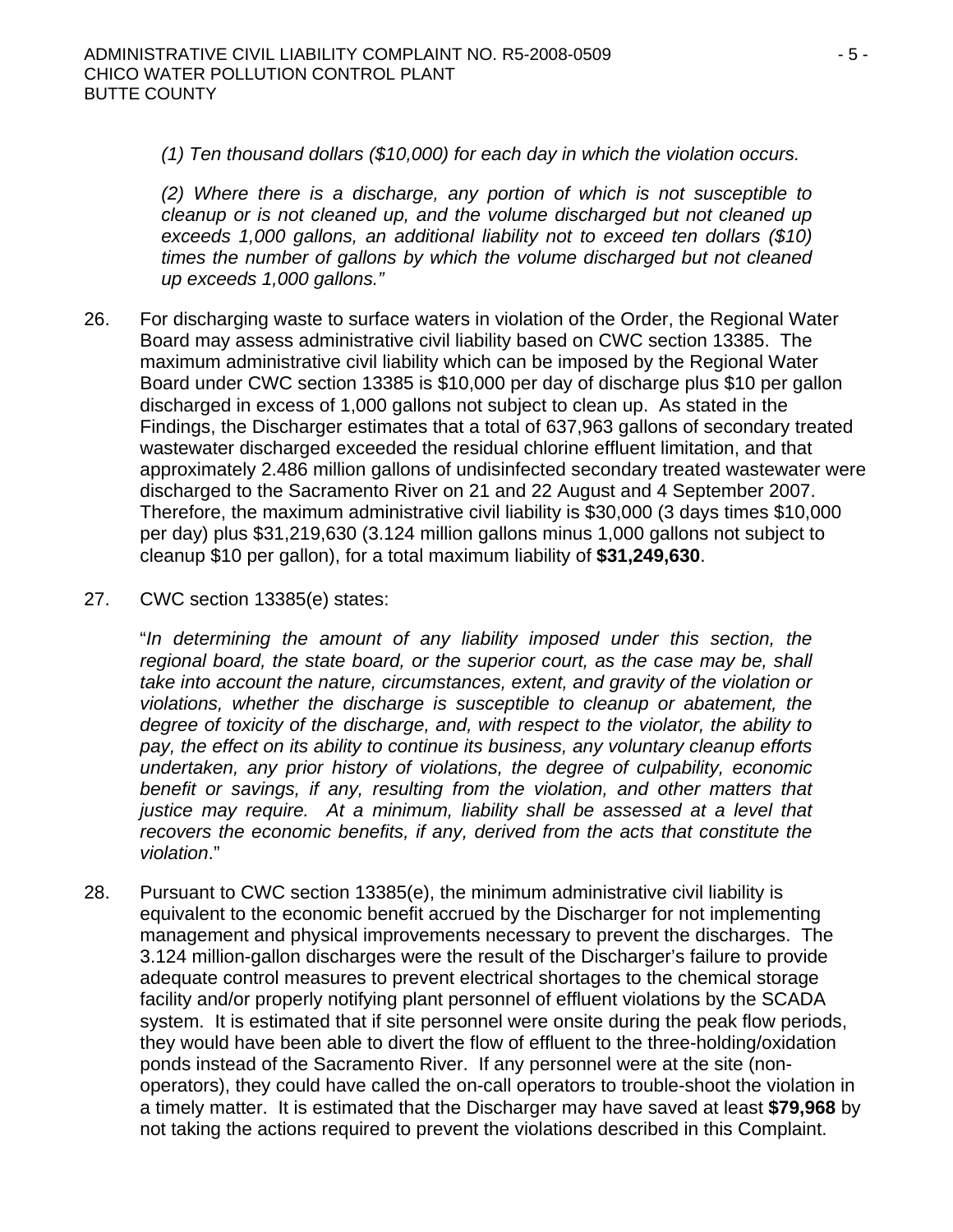This savings is based on a cost estimate of providing for personnel during the nonworking hours of the CWPCP (5:00 pm to 7:00 am). Cost estimates have been obtained from a private security service, which indicates an annual salary of approximately \$79,968 (\$17.00/hr x 14/hrs/day x 7 days/wk) for a security guard to be at the plant to be able to physically make out calls to waste water plant operators when alarm conditions occur. This would be a backup to the existing SCADA system, which has not correctly provided call-outs during the past residual chlorine violations. Additionally, the Discharger has provided information that they have hired an electrician (\$90,000/yr) to troubleshoot the electrical problems at the plant, including the SCADA system. Furthermore, the Discharger has provided additional information regarding the following: approximately \$795 for repair of the SCADA systems, \$230,000 for the installation of an automatic gate to divert the plant effluent to the emergency storage ponds, \$130,000 for a standby generator and approximately \$314 for chlorination/dechlorination chemicals that were not used when the effluent was not being properly chlorinated or dechlorinated during the August and September events. Therefore, the minimum liability for the two occurrences is at least \$79,968.

- 29. Additional information was obtained from the Discharger and the State Water Resources Control Board (Division of Financial Assurances), that the monthly sewage rate for the City of Chico is approximately \$15.67/mth (based on April 2007 data). A review of other similar wastewater facilities in Butte County, indicate that the average monthly sewage fee is approximately \$17.72/mth (or \$2.05/mth more than CWPCP). Based on the private service laterals in Chico (25,121 lateral connections – from CIWQS), the Discharger annual sewage fees are approximately \$617,977 lower than the average yearly sewage fees for Butte County for similar wastewater treatment facilities.
- 30. Issuance of this Complaint is exempt from the provisions of the California Environmental Quality Act (Pub. Resources Code § 21000, et seq.), in accordance with California Code of Regulations, title 14, section 15321 (a)(2).

# **THE CITY OF CHICO, CHICO WATER POLLUTION CONTROL PLANT IS HEREBY GIVEN NOTICE THAT:**

- 1. The Regional Water Board proposes that the Discharger be assessed an administrative civil liability in the amount of **one hundred thousand dollars (\$100,000)**. The amount of the liability proposed is based upon a review of the factors set forth in CWC section 13385, and includes consideration of the economic benefit or savings resulting from the violations.
- 2. A hearing shall be held on 12 June 2008 unless the Discharger agrees to waive the hearing and pay the proposed civil liability in full.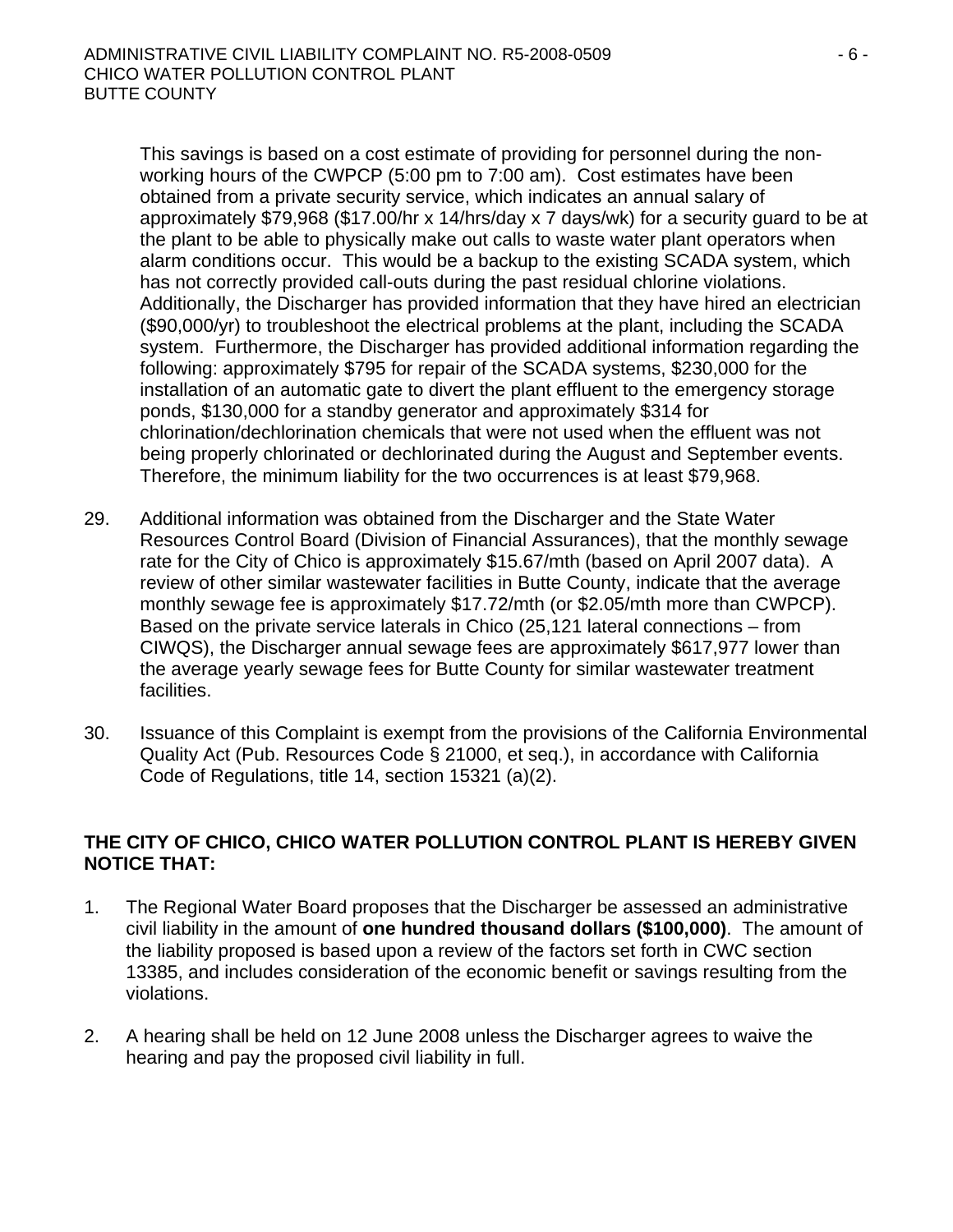- 3. If a hearing is held, the Regional Water Board will consider whether to affirm, reject, or modify the proposed Administrative Civil Liability, or whether to refer the matter to the Attorney General for recovery of judicial civil liability.
- 4. In lieu of a hearing, the Discharger may waive the right to a hearing. If you wish to waive the right to a hearing, sign the enclosed waiver and return it with payment as provided in Paragraph 1, above, to the Regional Water Board's office at 415 Knollcrest Drive, Suite 100, Redding, CA 96002 by 13 April 2008.

 Orginal Signed by JAMES C. PEDRI, Assistant Executive Officer

> 17 March 2008 (Date)